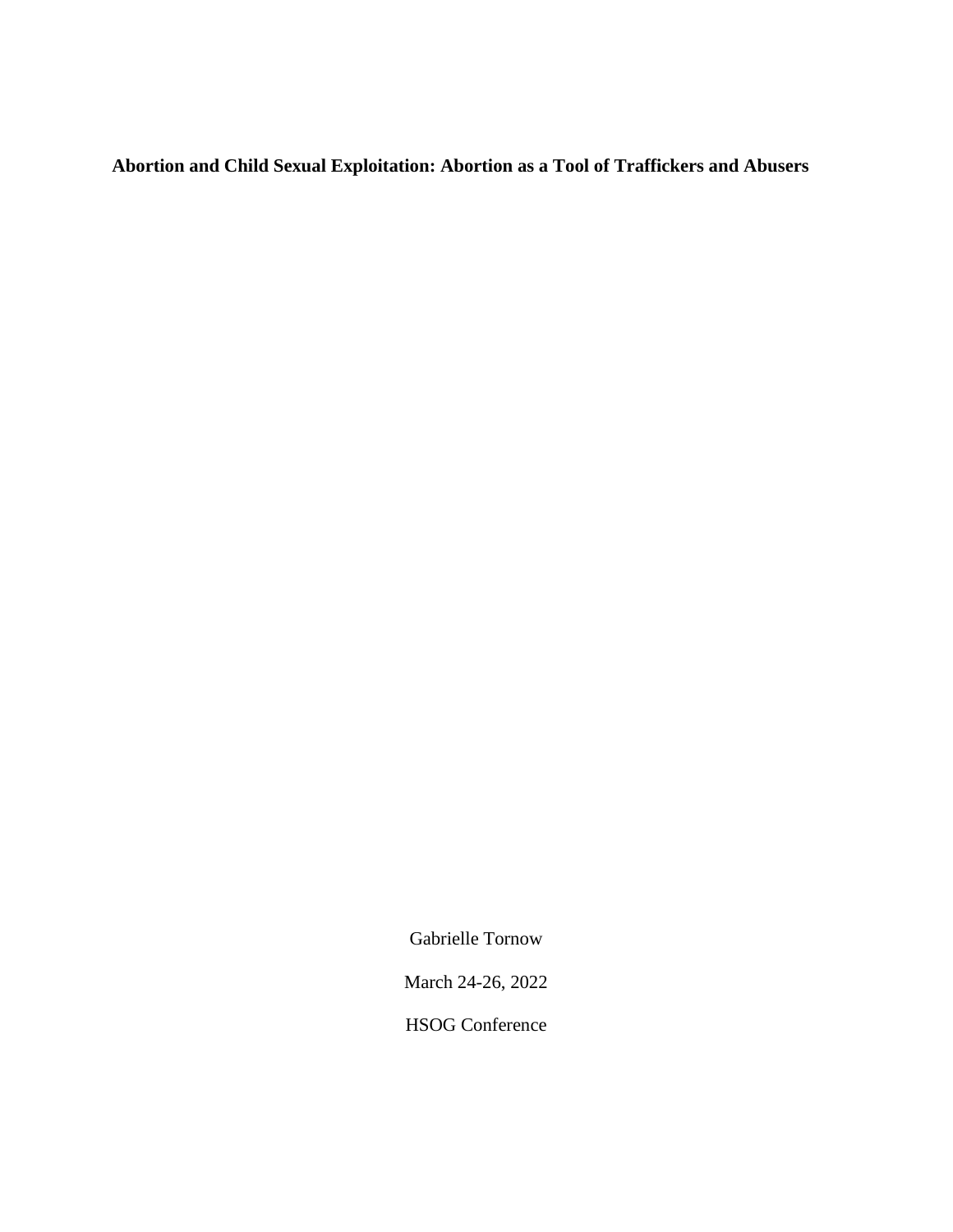Sexual Exploitation of children is one of the most despised crimes in America gaining attention from both the right and left wings of the political spectrum and gaining traction in recent years. Overall, there seems to be an uptick in both public and political interest in putting an end to sexual abuse, particularly when it comes to children spurred on by the recent exposure of abusers like Harvey Weinstein, a well-known figure in Hollywood, and Jeffery Epstein, a businessman who was caught heading a child sex trafficking ring. In all these examples public outrage was aimed not only at the abusers themselves, but also at those who knew and did nothing. The public was not only outraged that someone could do such a thing, but that others could know and not only do nothing, but in some cases aid the perpetrators in their abuse. However, while there has been a growing call from the public to expose these perpetrators and enablers wherever they lie, there has been little attention given to perhaps one of the largest enablers of sexual abuse. This enabler is no one person, but an industry whose practice helps conceal evidence of crimes, keep victims complicit, and prolong a victim's entrapment in a cycle of abuse. There is significant evidence for the connection between this industry and sexual abuse, and yet many of those who strongly call for the end of sexual exploitation through movements like MeToo and Times Up are also some its strongest supporters. I am, of course, referring to the abortion industry. This article sets aside the political argument surrounding the morality of abortion and aims instead to comment on the connection between abortion and sexual exploitation, particularly in relation to children, who's very involvement in sexual acts is deemed exploitation. This article compiles existing research and expert commentary on the matter to make a determination on the nature of the abortion industry's involvement and judge whether they are ultimately doing more harm or good.

To truly grasp the extent to which abortion is entangled in the world of child sex abuse, there must first be an understanding of the characteristics of abusers and how they control their victim. According to work by Winters and Jeglic, over half of abusers of this kind use a process commonly known as grooming to "strategically manipulate the victim, their family, and the community to hide their deviant intentions and avoid detection."<sup>1</sup> Grooming occurs in multiple stages, consisting of selecting a victim that is already vulnerable and gaining access to that victim and then developing trust with the child and their family, followed by desensitizing the child to touch.<sup>2</sup> The part of this process that most pertains to the topic at hand is the gaining of trust. During this stage, the abuser establishes themselves as a trusted figure in the child's life. They will not only gain the child's trust by showing them attention through playing games and befriending them, but in some cases, they even establish trust with the family so the child to feels safer around them.<sup>3</sup> This grooming process occurs before the abuse even starts, meaning that by the time the abuse starts, the abuser already has the child at least somewhat under his control.

Unfortunately, the conditioning process does not stop when the abuse starts. Rather, it continues to intensify throughout the entire period of abuse. Joan Reid's work in her paper "Entrapment and Enmeshment Schemes Used by Sex Traffickers" helps explain how abusers keep their victims under their influence as the abuse continues. She discusses a phenomenon called trauma bonding characterized by a power imbalance in which the victim is made to feel

 $<sup>1</sup>$  Georgia M. Winters and Elizabeth L. Jeglic, "Stages of Sexual Grooming: Recognizing Potentially</sup> Predatory Behaviors of Child Molesters," *Deviant Behavior* 38, no. 6 (2017): 724.

 $<sup>2</sup>$  Ibid.</sup>

<sup>3</sup> Ibid., 726.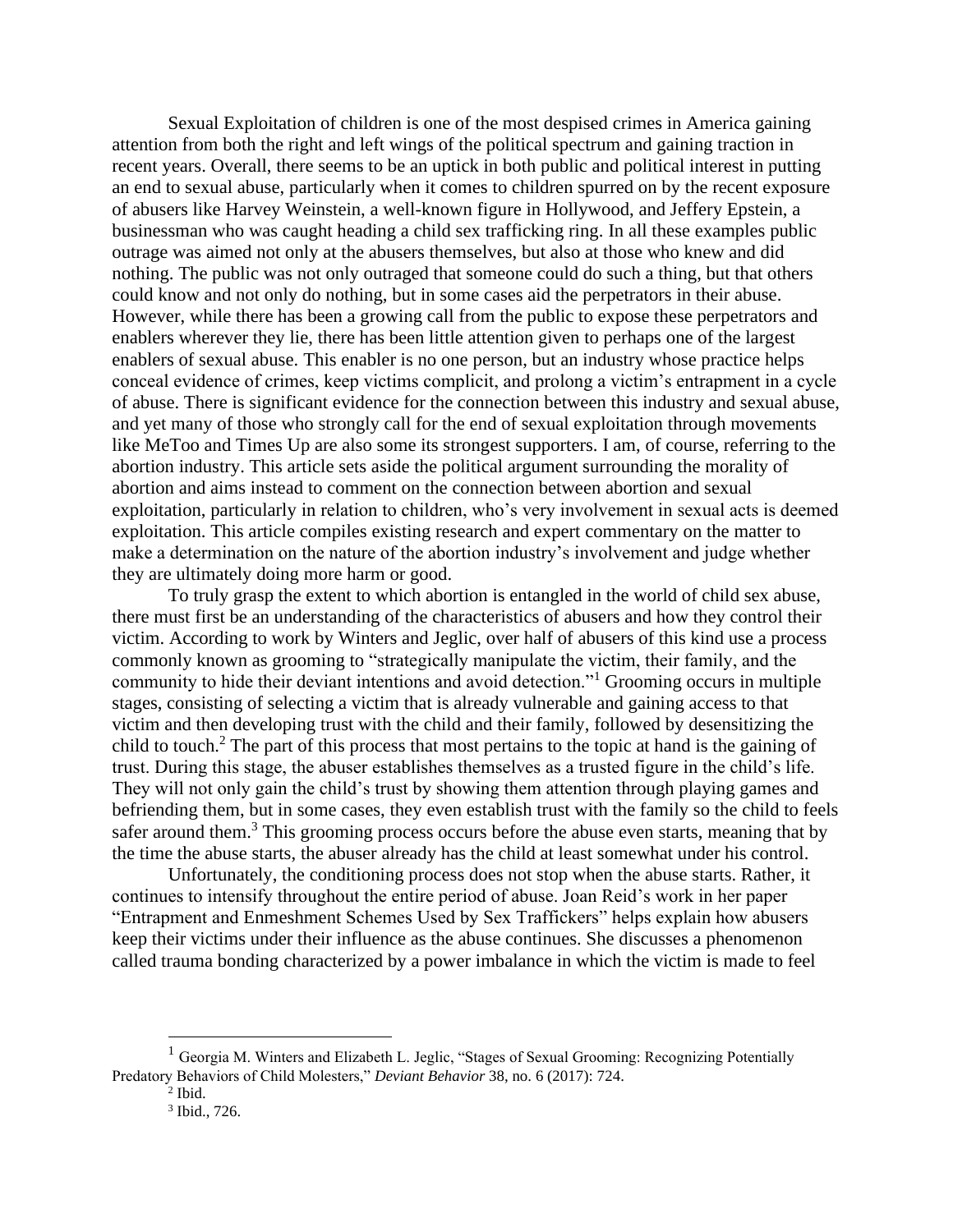small and helpless as well as abuse alternating with positive or neutral interactions.<sup>4</sup> She also specifies that these tactics are particularly effective with children who because of their young age and lack of maturity are especially susceptible to exploitation and manipulation and that these tactics are similar among both traffickers and other child sexual abusers.<sup>5</sup> The information presented in these two studies paints a picture of the mental state of the child victim and helps contribute to an understanding of how abortion evolves from and contributes to this state. A child that has been groomed and conditioned to default to their abuser is far more likely to follow the word of their abuser when pushed to have an abortion or default to abortion in fear of that abuser. In this way, abortion is a product of the abuse, however, what is much more concerning is how abortion contributes to the abuse.

It is important to recognize that abortion is not simply a product of abuse, but is an important tool, along with pregnancy itself, for abusers to keep their victims under their control and avoid detection. In Reid's study, multiple child sex trafficking survivors were interviewed and several instances of traffickers taking advantage of pregnancy or children to control the girls were described. Some of the tactics described included leveraging a victim's child to make her more compliant, such as setting quotas for seeing her child, threatening to sell the child or give it up for adoption, or beatings that risk the life of their unborn child.<sup>6</sup> In the testimony given by the survivors, even just the threat of abortion was a significant tactic of abusers for keeping girls in line.<sup>7</sup> Furthermore, it has been noted in another study that pregnancy can further Stockholm syndrome by intensifying the victim's emotional bond to their abuser, which is the ultimate goal of the trauma their abuser inflicts upon them.<sup>8</sup> Yet another paper examining the correlation between abortion and violence against women comments that victims of sex trafficking are at an increased health risk because of the multiple abortions that they are subjected to, which sometimes occurs late in pregnancy due to pregnancy fetishes that are in high demand.<sup>9</sup> After these abortions, they are often forced to return to sex work days after with the cost added to their debt to their abuser.  $10<sup>10</sup>$ 

One study conducted by Laura Lederer and Christopher Wetzel found a significant correlation between abortion and sex trafficking with 55.2% of responding survivors having at least one reported abortion and 29.9% reporting multiple.<sup>11</sup> Taking this information as well as previous studies into account, Lederer and Wetzel remark that "The prevalence of forced abortions is an especially disturbing trend in sex trafficking."<sup>12</sup> In their examination of health care settings visited by victims, it was found that over a quarter (29.6%) of them visited well known abortion provider Planned Parenthood.<sup>13</sup> One victim who identified Planned Parenthood

 $10$  Ibid.

<sup>4</sup> Joan A. Reid, "Entrapment and Enmeshment Schemes Used by Sex Traffickers," *Sexual Abuse* 28, no. 6 (2016): 505.

<sup>&</sup>lt;sup>5</sup> Ibid., 492 and 504.

<sup>6</sup> Ibid., 503

<sup>7</sup> Ibid.

<sup>8</sup> Julia M. Geynisman-Tan et al., "All the Darkness We Don't See," *American Journal of Obstetrics and Gynecology* 216, no. 2 (2017): 136.

 $9$  Catherine T. Coyle et al., "The Relationship of Abortion and Violence Against Women: Violence Prevention Strategies and Research Needs," *Issues in Law & Medicine* 30, no. 2 (2015): 115.

<sup>&</sup>lt;sup>11</sup> Laura J. Lederer and Christopher A. Wetzel, "The Health Consequences of Sex Trafficking and Their Implications for Identifying Victims in Healthcare Facilities," *Annals of Health Law* 23, no. 1 (2014): 73.

 $12$  Ibid.

<sup>13</sup> Ibid., 77.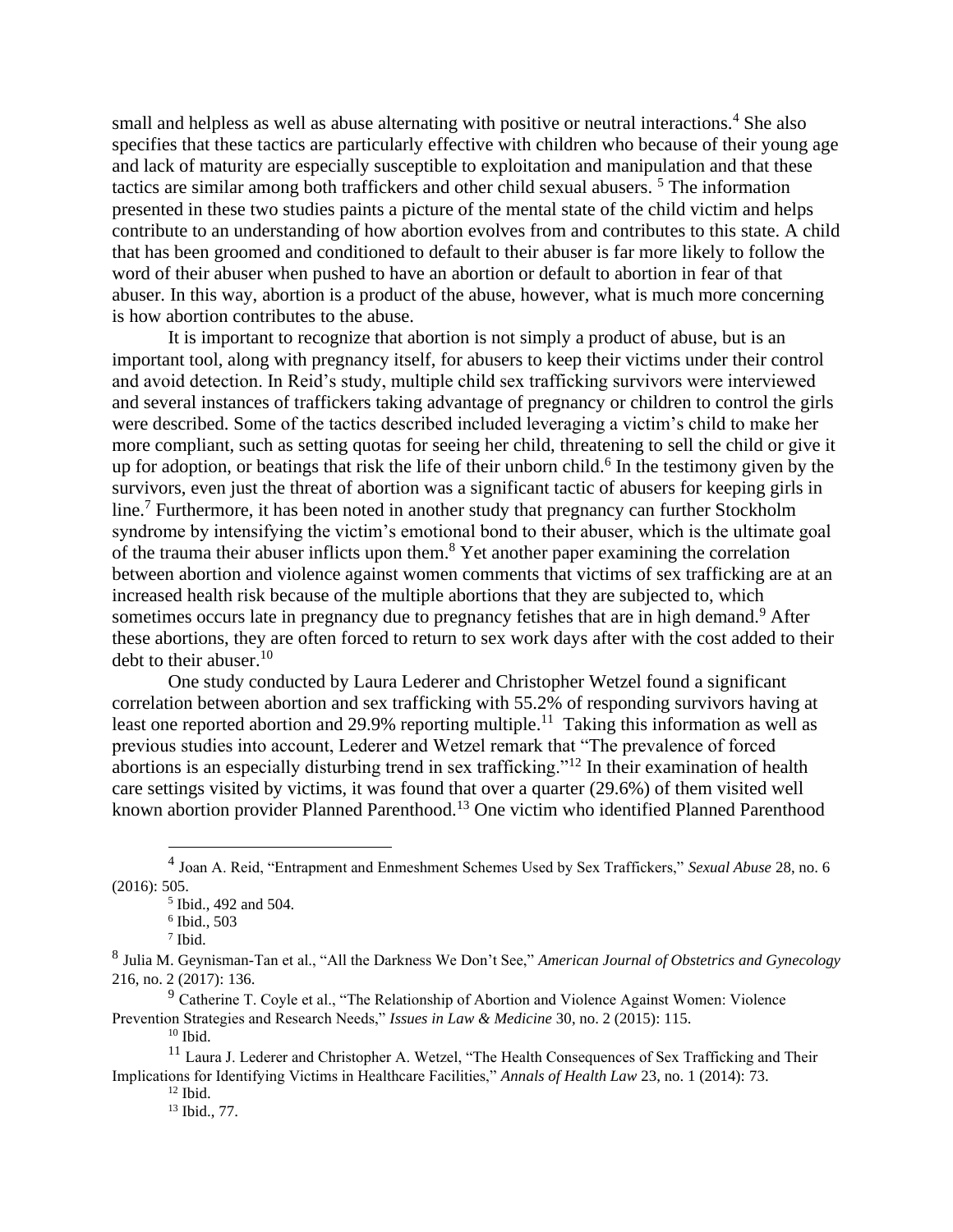as the cite of at least one of her six abortions remarked that it was "because they didn't ask questions."<sup>14</sup> The study concluded that "clinics and other abortion providers should be especially attentive to warning signs particularly with regard to younger patients" especially considering that 52.9% of responding survivors indicated at least partial, if not total, coercion in regards to at least one of their abortions.<sup>15</sup>

The research conducted by Lederer and Wetzel was groundbreaking in sex trafficking research spurring continuing research on the exact signs health professionals should be aware of. One study notes multiple pregnancies or abortions and a poor obstetric history as well as a number of physical and behavioral signs as well as signs in the patient's history as being potential signs of trafficking or sexual abuse.<sup>16</sup> Another study specifically focused on child sexual abuse noted that "many unwanted pregnancies, forced abortions, [and] adverse effects from poor or repeated abortions" were all signs professionals should be aware of. While extensive research has shown the connection between abortion and child sexual exploitation as well as the signs healthcare professionals, especially abortion providers, should be aware of, whether they are following this advice is a different story. In order to answer that question, a look must be taken at the behavior of these organizations to determine whether or not they are complying with legal reporting standards and taking seriously their unique position to aid victims of sexual abuse.

Unfortunately, from what can be gathered from investigative reporting, these clinics are not only neglecting their positions, but are enabling or aiding in the abuse. Live Action, one of the country's largest pro-life organizations, details shocking undercover investigations inside well-known abortion provider Planned Parenthood as well as interviews with former employees and those who have come in close contact with the organization. Altogether, the many series and investigations reveal an unsettling trend of the organization ushering young girls through exploitation in multiple stages. The offenses begin with an examination of Planned Parenthood's federally funded sex education program. Undercover investigators posing as girls as young as 15 secretly recorded conversations in multiple Planned Parenthood clinics across the country, initiating the conversation by saying her and her boyfriend were looking to experiment sexually and he had mentioned the book 50 Shades of Grey, which depicts a BDSM (bondage and discipline, dominance, and submission, sadochism and masochism) relationship.<sup>17</sup> In every location, the Planned Parenthood employee proceeds to explain BDSM in depth, give the girl they believe to be 15 years old coaching on how to implement aspects of BDSM into her sexual relationship, coach her how to get sex toys, and recommend she read the book 50 Shades of Grey and watch porn as educational resources.<sup>18</sup> At each of the clinics employees told the girl that any kind of sexual activity was perfectly acceptable as long as she consented, never asking any questions about how old her boyfriend is, details about their relationship, or giving any advice on how to avoid pregnancy.<sup>19</sup> Drawing from the previously discussed works by Winters and Jeglic, the advice given by Planned Parenthood employees plays right in to the grooming processes of sexual abusers, particularly in relation to the desensitizing of touch and abuse in which an

<sup>14</sup> Ibid., 79.

<sup>15</sup> Ibid., 82.

<sup>16</sup> Geynisman-Tan et al., "Darkness", 137.

<sup>&</sup>lt;sup>17</sup> "SexEd: Planned Parenthood's Dangerous Sex Advice for Kids," Investigations, Live Action, last modified 2022[, https://www.plannedparenthoodexposed.com/sexed/.](https://www.plannedparenthoodexposed.com/sexed/)

 $18$  Ibid.

<sup>19</sup> Ibid.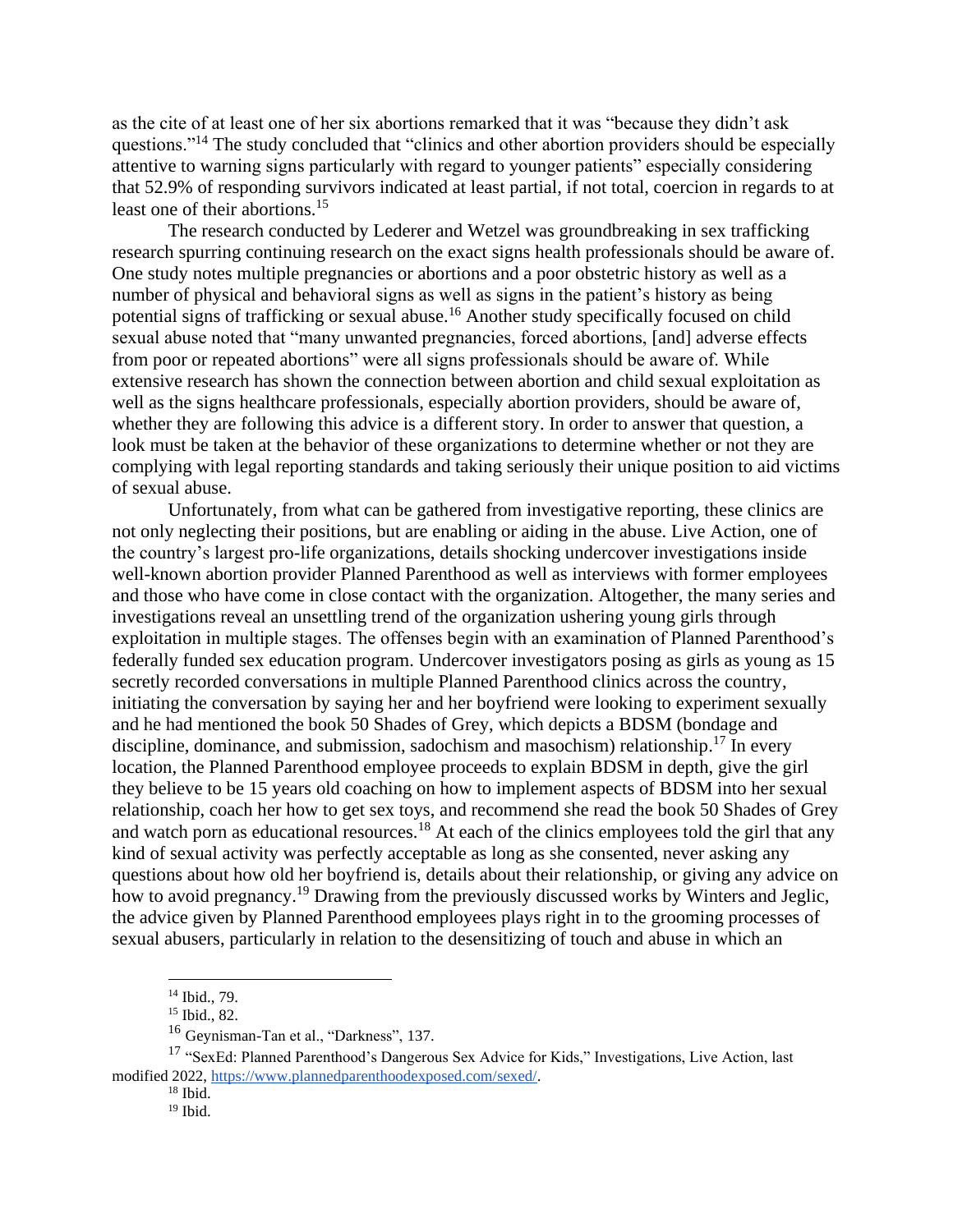offender conditions a victim to think the kind of touch they are receiving is normal and acceptable.<sup>20</sup>

The investigations only continue to worsen the picture of Planned Parenthood's attitude toward child sexual abuse. Another Live Action undercover investigation depicts undercover investigators posing as girls between the ages of 13 and 15 entering Planned Parenthood locations in Indiana, Arizona, Tennessee, Alabama, Wisconsin, and an abortion clinic in Louisville, Kentucky seeking an abortion to hide her relationship with an older man (between the ages of 27 and 31 depending on location) from her parents.<sup>21</sup> In every undercover operation, the employees reassured the girl that they would not report her or tell her parents, coached her on how to obtain a judicial bypass to obtain an abortion, offered advice on which procedure would be best concealed from her parents, and in some cases coached her to lie to a judge or travel to a surrounding state without parental consent laws.<sup>22</sup> In yet another investigation, the evidence continues to mount, this time exposing Planned Parenthood employees agreeing to aid a sex trafficking ring involving children as young as 14 and 15 years old, advising the undercover investigator posing as a pimp where to bring the girls for abortions, how to coach the girls to avoid detection, asks for as little information as possible to avoid mandatory reporting laws, and sometimes even giving advice about how girls can work while recovering from an abortion.<sup>23</sup>

Following these undercover operations, Live Action compiled a documentary style video covering the public reactions as well as Planned Parenthood's response. As expected, there was an immediate public and political outrage and even state level criminal investigations following the reporting with Planned Parenthood issuing a statement claiming that all the events were reported by staff after investigators left; however, the statement failed to identify all states in which undercover operations took place and Live Action Freedom of Information Act requests only revealed documentation of a report in one state.<sup>24</sup> Planned Parenthood also publicly touted retraining of staff to report suspected child sexual abuse, but testimony from a former Planned Parenthood clinic manager reveals that this training consisted of nothing more than training staff how to recognize when they are being recorded, not instruction on reporting.<sup>25</sup> Live Action later produced a full documentary style video series detailing how Planned Parenthood aids abusers. The series detailed documented court cases where Planned Parenthood failed to report suspicious activity resulting in the continuation of abuse, such as the case of George Savanah, Timothy David Smith, and Edgar Ramierez who all continued to rape their daughters for years after the organization failed to report their abortions, John Haller who continued to avoid detection for his abuse of a 13 year old he coached, and even a case where a counselor intentionally miscoded a rape as a consensual encounter to avoid the hassle of reporting.<sup>26</sup> The series also included

<sup>20</sup> Winters & Jelgic, "Stages of Sexual Grooming", 726-727.

<sup>21</sup> "Sexual Abuse Cover Up," Videos, Live Action, last modified 2022, [https://www.liveaction.org/what](https://www.liveaction.org/what-we-do/investigations/sexual-abuse-cover-up/)[we-do/investigations/sexual-abuse-cover-up/.](https://www.liveaction.org/what-we-do/investigations/sexual-abuse-cover-up/)

 $\overline{^{22}$  Ibid.

<sup>&</sup>lt;sup>23</sup> "Child Sex Trafficking Cover Up," Videos, Live Action, last modified 2022, [https://www.liveaction.org/what-we-do/investigations/child-sex-trafficking-cover-up/.](https://www.liveaction.org/what-we-do/investigations/child-sex-trafficking-cover-up/)

<sup>&</sup>lt;sup>24</sup> Live Action, "Planned Parenthood Lies about Training Staff to Report Sex Traffickers" (documentary), January 17, 2017, 5:43, [https://www.youtube.com/watch?v=phocsMQsFC4.](https://www.youtube.com/watch?v=phocsMQsFC4)

<sup>25</sup> Ibid.

<sup>26</sup> "Exposed: Planned Parenthood's Cover-Up of Child Sex Abuse," Videos, Live Action, last modified 2022, [https://www.liveaction.org/what-we-do/investigations/aidingabusers/.](https://www.liveaction.org/what-we-do/investigations/aidingabusers/)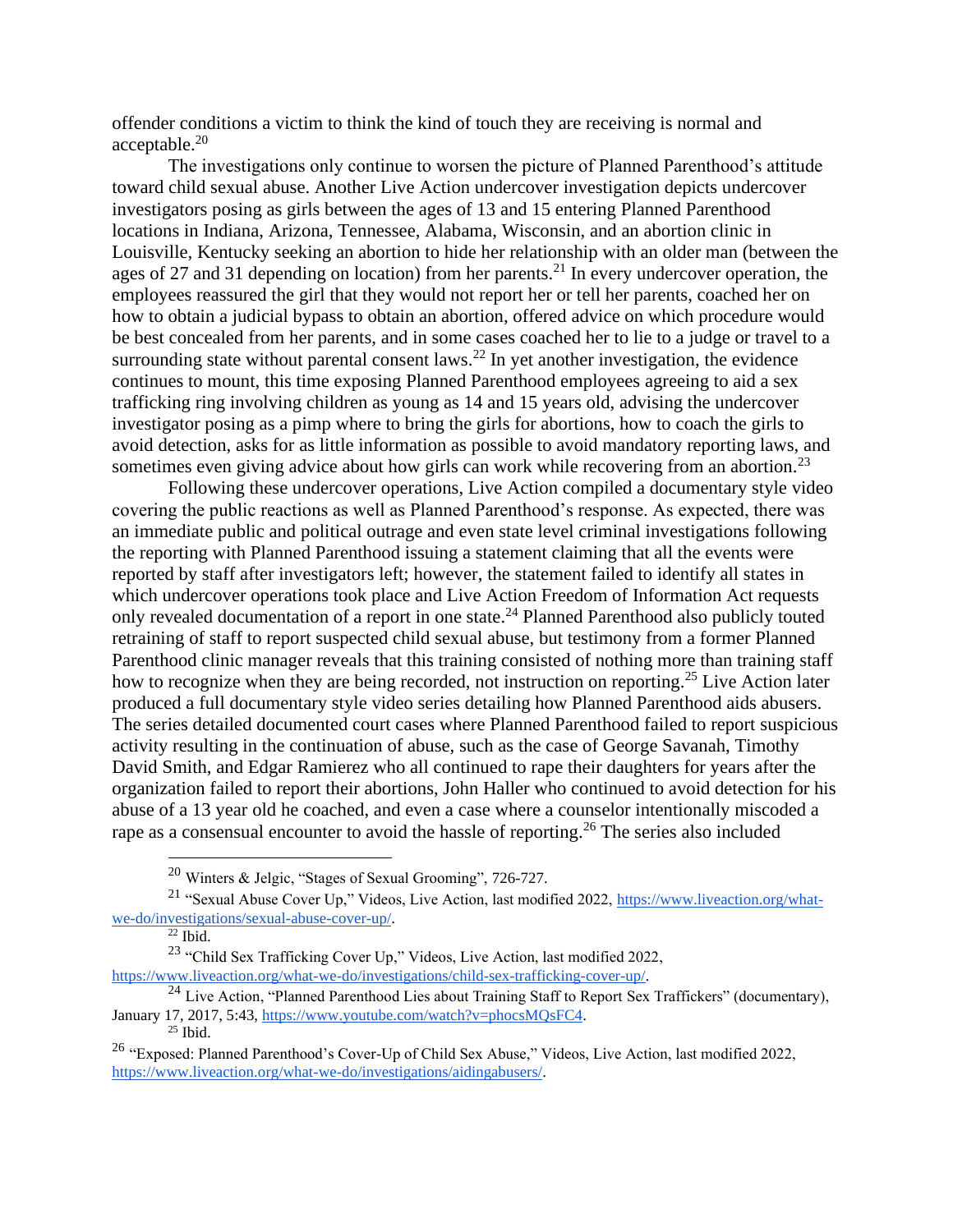interviews with former employees who all spoke of how reporting was discouraged by management and corporate who shared a sentiment that they could not stop the abuse even if they reported it, but that they were better off just giving the girl an abortion.<sup>27</sup>

One would certainly hope that an organization like Planned Parenthood would care just as much as the public about exposing and expelling corruption within their organization, but testimony from prosecutor Brian Hurley paints a different picture. Hurley brought charges against Planned Parenthood in two different cases on behalf of girls who received abortions at Planned Parenthood, who failed to report the abuse, resulting in years of continued abuse.<sup>28</sup> Hurley testified that the organization hired the best lawyers in the country and fought every aspect of the cases the entire way through, viewing the charges as a direct attack on the right to abortion.<sup>29</sup>

While these examples of abortion providers passing up their unique opportunities to save child victims from sexual abuse are horrific, what is even more concerning is that the abortion industry is moving in a direction that will eliminate the opportunity all together with the onset of mail order abortion pills. On December 16, 2021, the Food and Drug Administration (FDA) announced that it was permanently removing the in person dispensement requirement for Mifeprex, a two-step pill regiment that induces an abortion at home.<sup>30</sup> This made permanent a temporary suspension of the requirement during the COVID-19 pandemic.<sup>31</sup> Patients can now legally obtain the medication through mail after a tele-health consultation up to 70 days into pregnancy.<sup>32</sup> The decision has been heavily criticized given the health risks, like excessive bleeding, associated with the medication as well as the 24 deaths known of tied to the medication.<sup>33</sup> While the decision only makes the dispensement of the drug legal up to 70 days after a tele-health appointment with a health professional, there are already numerous online resources stretching these rules, such as Planned Parenthood, who advertises on their website that they provide the pills up to  $77 \text{ days}$ .<sup>34</sup> This is extremely concerning given the extraordinary growth that occurs in this stage of pregnancy and how quickly medical circumstances change. According to the Cleveland Clinic, there is rapid developmental growth in this period, and by the end of this month the fetus has all of its organs and physical features.<sup>35</sup> There are also websites such as Plan C Pills, which is funded by the National Women's Health Network, a 501(c)3, that guide women to online pharmacies like the infamous AidAccess that ship women abortion pills

 $27$  Ibid.

<sup>28</sup> Ibid.

 $29$  Ibid.

 $30$  Food and Drug Administration (FDA), "Questions and Answers on Mifeprex," Postmarket Drug Safety Information for Patients and Providers, last modified December 16, 2021.

 $31$  Ibid.

 $32$  Ibid.

<sup>33</sup> Melanie Israel, "Chemical Abortion: A Review," *The Heritage Foundation*, March 30, 2021, [https://www.heritage.org/life/report/chemical-abortion-review.](https://www.heritage.org/life/report/chemical-abortion-review)

<sup>&</sup>lt;sup>34</sup> Planned Parenthood, "When Can I Take the Abortion Pill?," The Abortion Pill, last modified 2022, [https://www.plannedparenthood.org/learn/abortion/the-abortion-pill.](https://www.plannedparenthood.org/learn/abortion/the-abortion-pill)

<sup>&</sup>lt;sup>35</sup> Cleveland Clinic, "Stages of Growth Month-by-Month in Pregnancy," Fetal Development: Stages of Growth, last modified April 16, 2020, [https://my.clevelandclinic.org/health/articles/7247-fetal-development-stages](https://my.clevelandclinic.org/health/articles/7247-fetal-development-stages-of-growth)[of-growth.](https://my.clevelandclinic.org/health/articles/7247-fetal-development-stages-of-growth)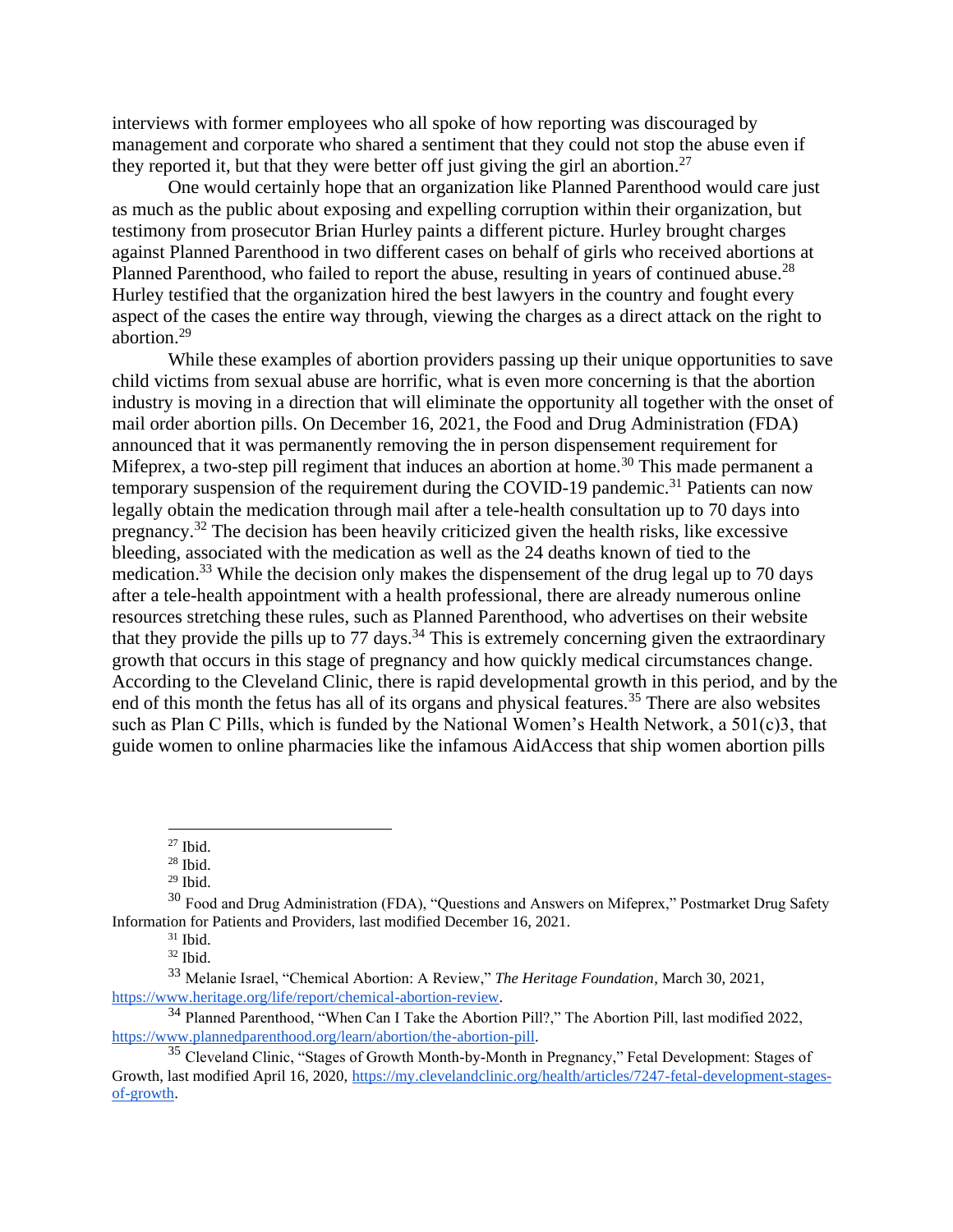from foreign pharmacies without significant medical consults, disregarding federal and state laws restricting the access of the pills.<sup>36</sup>

These developments are extremely alarming in relation to child sexual exploitation. Not only does this remove the oversight of medical professionals, contributing to the danger that is often associated with abortions in situations of trafficking and sexual abuse, but it removes an important point of contact for victims that could potentially save them from their abuse. Given the evidence presented about the frequency of abortions and victim's contact with clinics, the removal of in person dispensement requirements eliminates one of the only opportunities for victims to be identified and rescued. Websites like Plan C and Aid Access are even more alarming given that they remove even the opportunity of recognizing victims through tele-health. Plan C is especially concerning in relation to child sexual abuse given that the bright colors and fun, lighthearted infographics seem to appeal directly to teenagers and tweens.<sup>37</sup>

Given the undeniable connection between abortion and sexual exploitation and the role that it plays in prolonging abuse, it is not surprising that many directly blame the practice for enabling and aiding traffickers. Steven Wagner, human trafficking expert and former director of the Human Trafficking Program at the Department of Health and Human Services claims that "to provide abortions or regimes of contraception to a person currently being exploited for commercial sex might very well be a death sentence."<sup>38</sup> He explains that because of the dramatically increased mortality rate for those involved in human trafficking, "Helping a victim return to exploitation more quickly by terminating a pregnancy increases the odds of death.<sup>339</sup> He also notes that because victims of trafficking, particularly child victims, are under the control of their pimp or abuser, they are unable to make the decision to have an abortion on their own, and all abortions performed on victims of sex trafficking are by definition forced.<sup>40</sup>

Victims of child sexual exploitation are conditioned by their abusers through a multistage grooming process through which they are manipulated into trusting their abuser and viewing the abuse they receive as normal. They are then kept compliant and entrapped in their abuse through a continuing process of emotional manipulation and abuse. Pregnancy provides an abuser with a unique way of controlling their victims by using their child as leverage and simply threatening abortion. Abortion provides an opportunity for abusers to cover their tracks, exert control, and return victims to work sooner. Forced abortions are a disturbingly common trend in sex trafficking and abuse, and despite the unique position they are in to recognize and rescue victims, abortion providers like Planned Parenthood not only ignore this opportunity but enable and aid abusers by quietly covering their tracks, failing to report suspicious behavior, breeding a culture where access to abortion is more important than rescuing victims from abuse, and contributing to grooming through subpar sexual education. Unfortunately, the abortion industry only continues to head in the wrong direction with the pushing of mail order abortions, where they continue to push legal boundaries, sometimes completely ignoring them.

Ultimately, while abortion does present a unique opportunity for victims to be identified and rescued, this is not happening in practice. Even if abortion providers were better about

<sup>36</sup> Plan C, National Women's Health Network, accessed February 10, 2022, [https://www.plancpills.org/.](https://www.plancpills.org/) and AidAccess, last modified 2022, [https://aidaccess.org/en/.](https://aidaccess.org/en/)

<sup>37</sup> National Women's Health Network. Plan C.

<sup>38</sup> Steven Wagner, "Kathleen Sebelius' Gruesome Moral Calculus," *National Catholic Register*, November 29, 2011, [https://www.ncregister.com/news/kathleen-sebelius-gruesome-moral-calculus.](https://www.ncregister.com/news/kathleen-sebelius-gruesome-moral-calculus)

 $39$  Ibid.

 $40$  Ibid.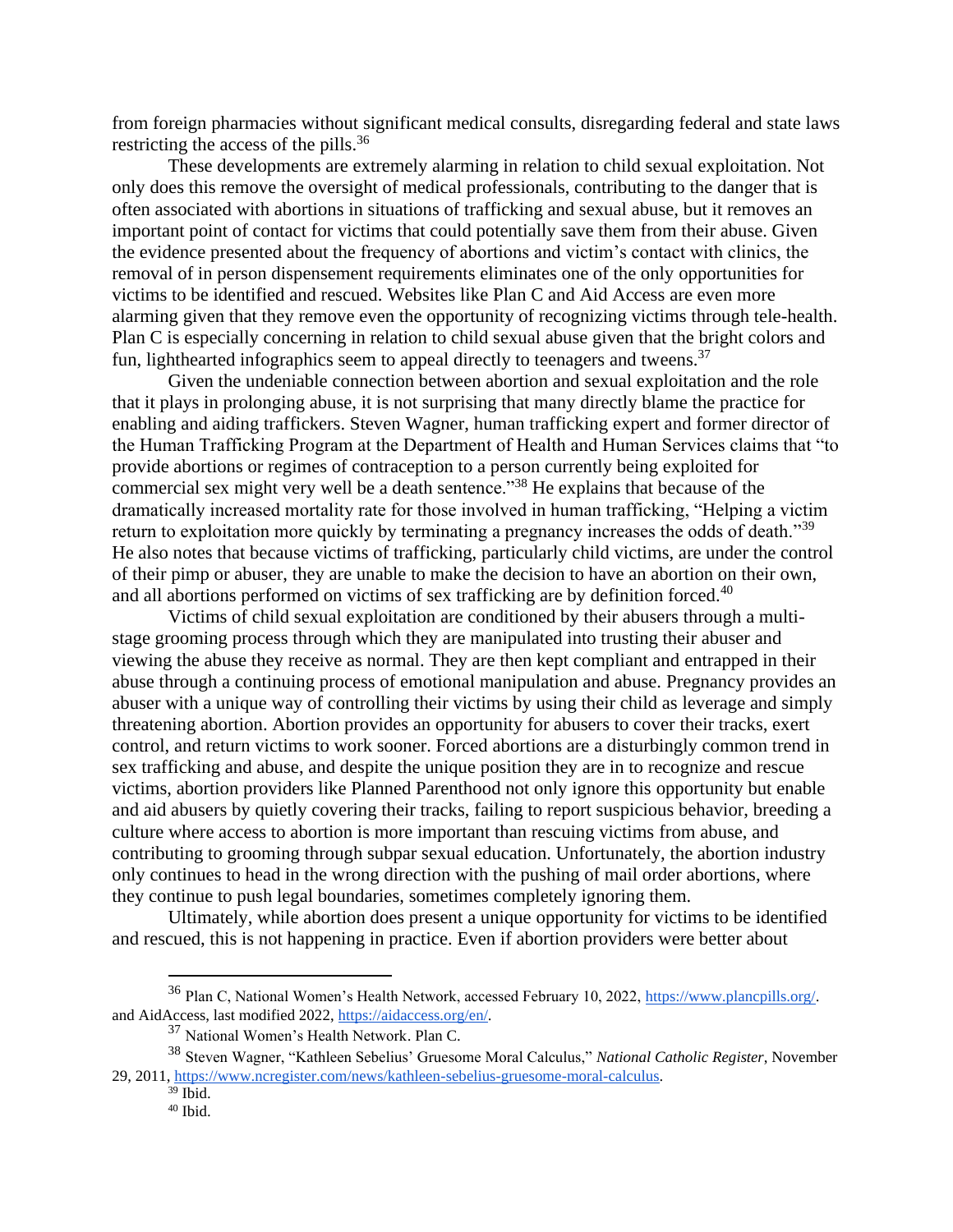identifying victims and doing their duty of reporting abuse, the practice ultimately does more harm than good. Not only do the women and girls trapped in sexual abuse often face significant health problems from frequent or poorly performed abortions, but they simply provide an opportunity for them to become further entangled and entrapped in their abuse. The practice simply provides a way for their abusers to further their control, continue their abuse sooner, prolong their period of entrapment, and ultimately bring their death closer. Regardless of one's view on the morality of abortion as a whole, the relationship it has with sexual abuse is undeniable, and any serious advocate for ending sexual exploitation cannot justly advance the abortion industry's agenda without compromising the lives of victims of sexual abuse.